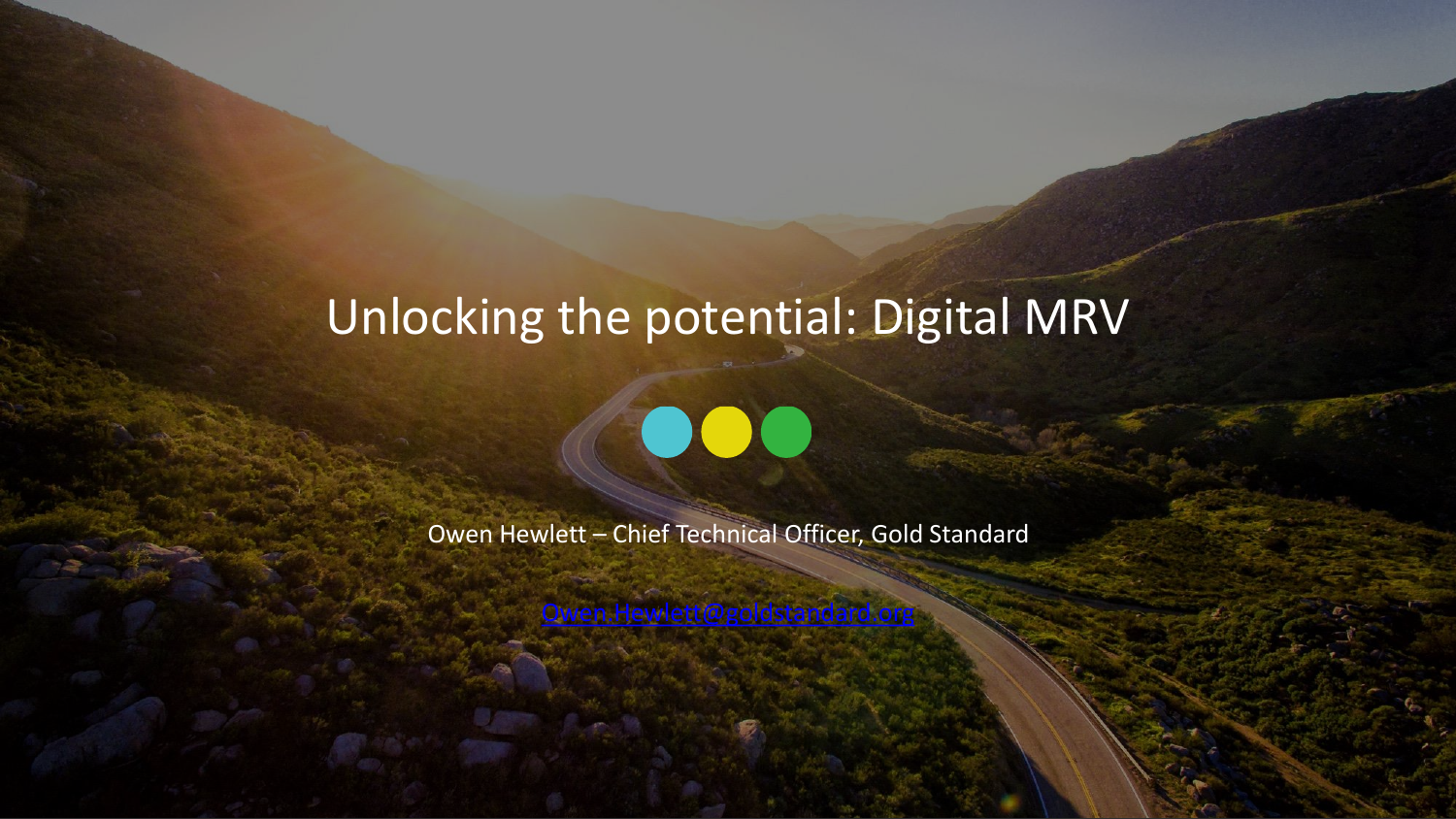Gold Standard believes that climate and development go hand in hand. We work to ensure that every dollar creates the greatest impact in climate security and the Global Goals.



Founded by WWF and other NGOs in 2003 Swiss non-profit headquartered in Geneva Endorsed by 80+ NGO supporters



**Project Types** 



**Project Developers** 



**Projects In over 80 Countries** 



**Tonnes of CO2E Issued**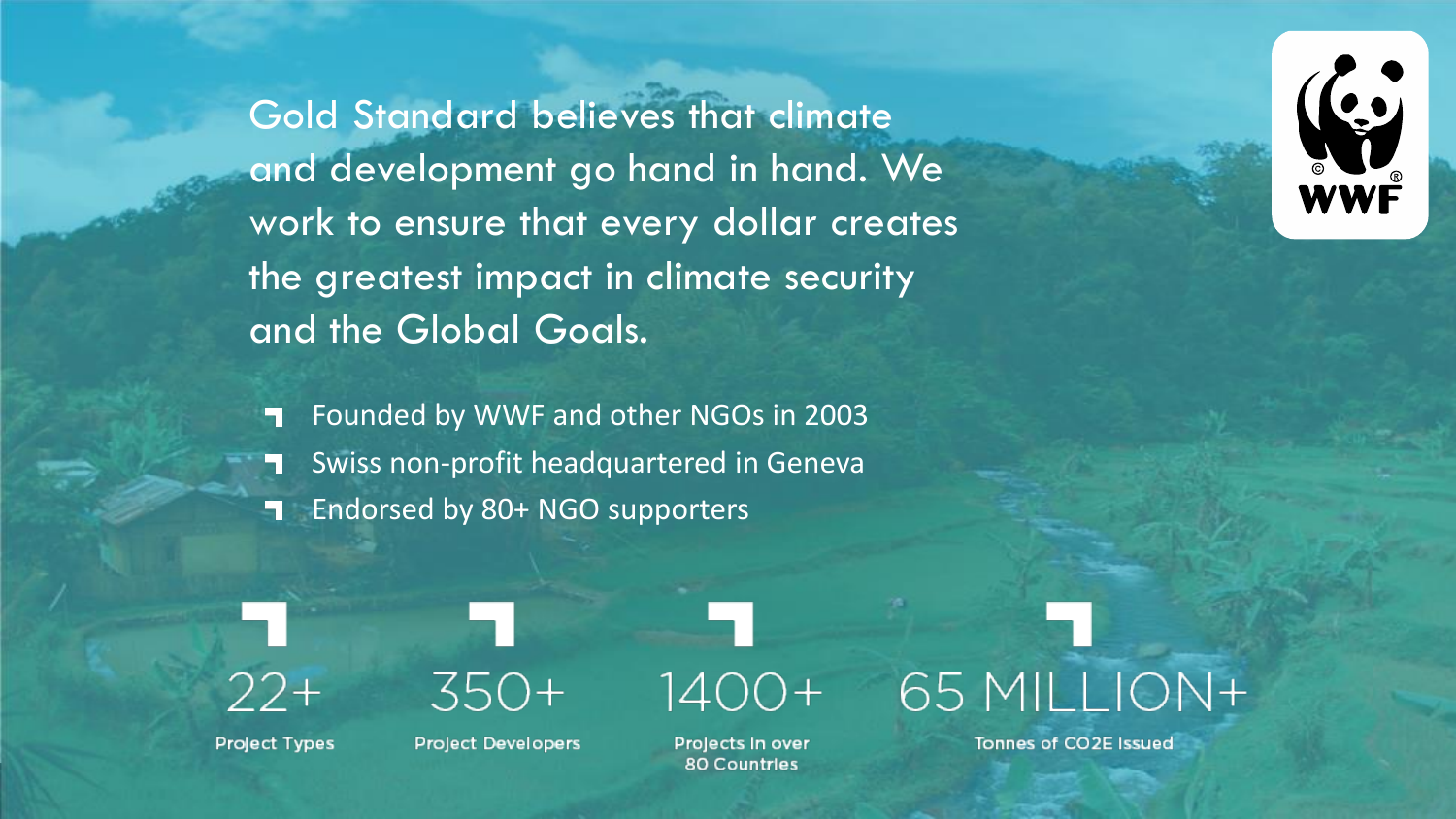## **TEDIGITAL MONITORING REPORTING AND VERIFICATION**



Making good better.

#### **Gold Standard**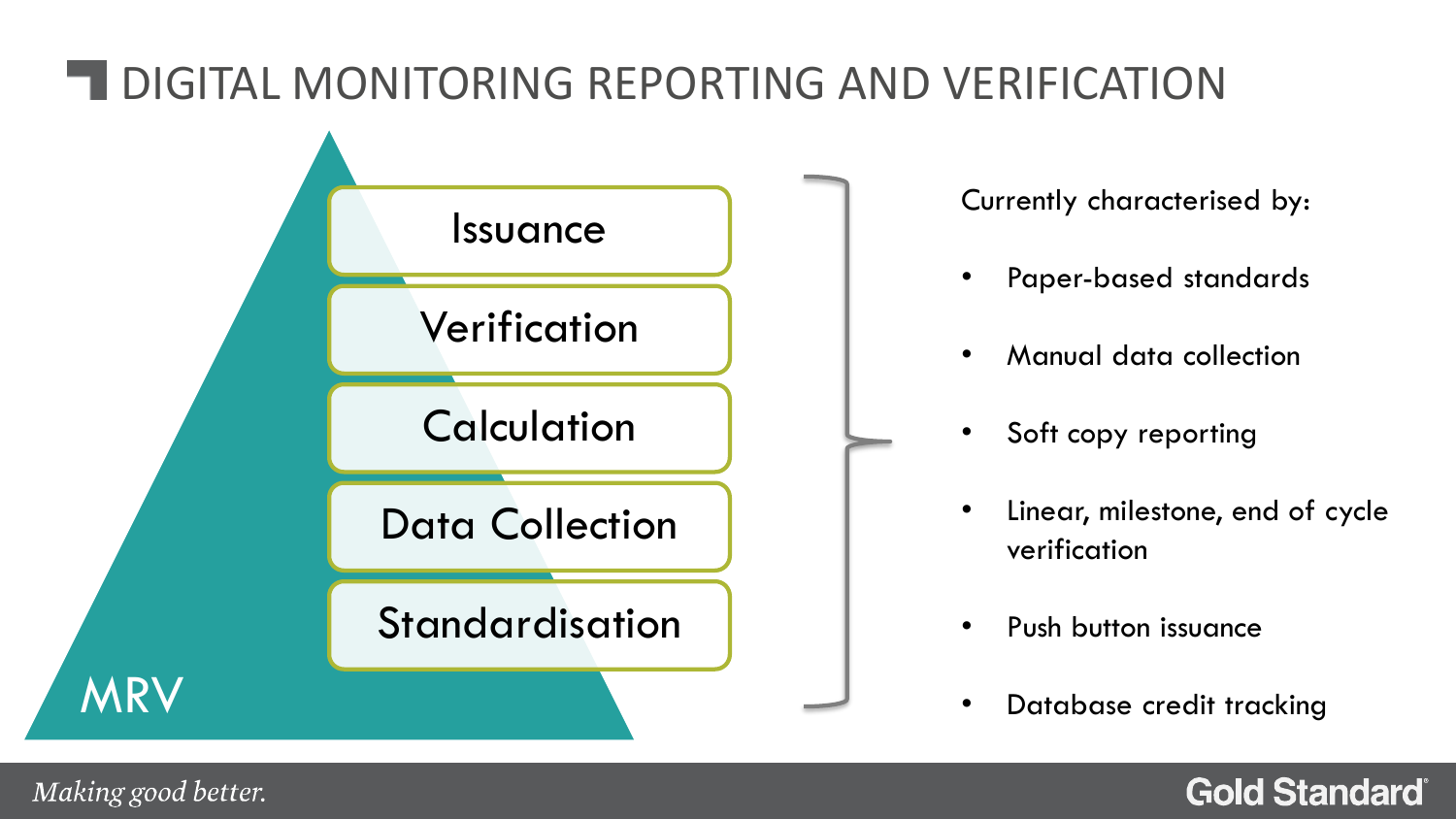### **TEDIGITAL AUTOMATION OF MRV**



Making good better.

#### **Gold Standard**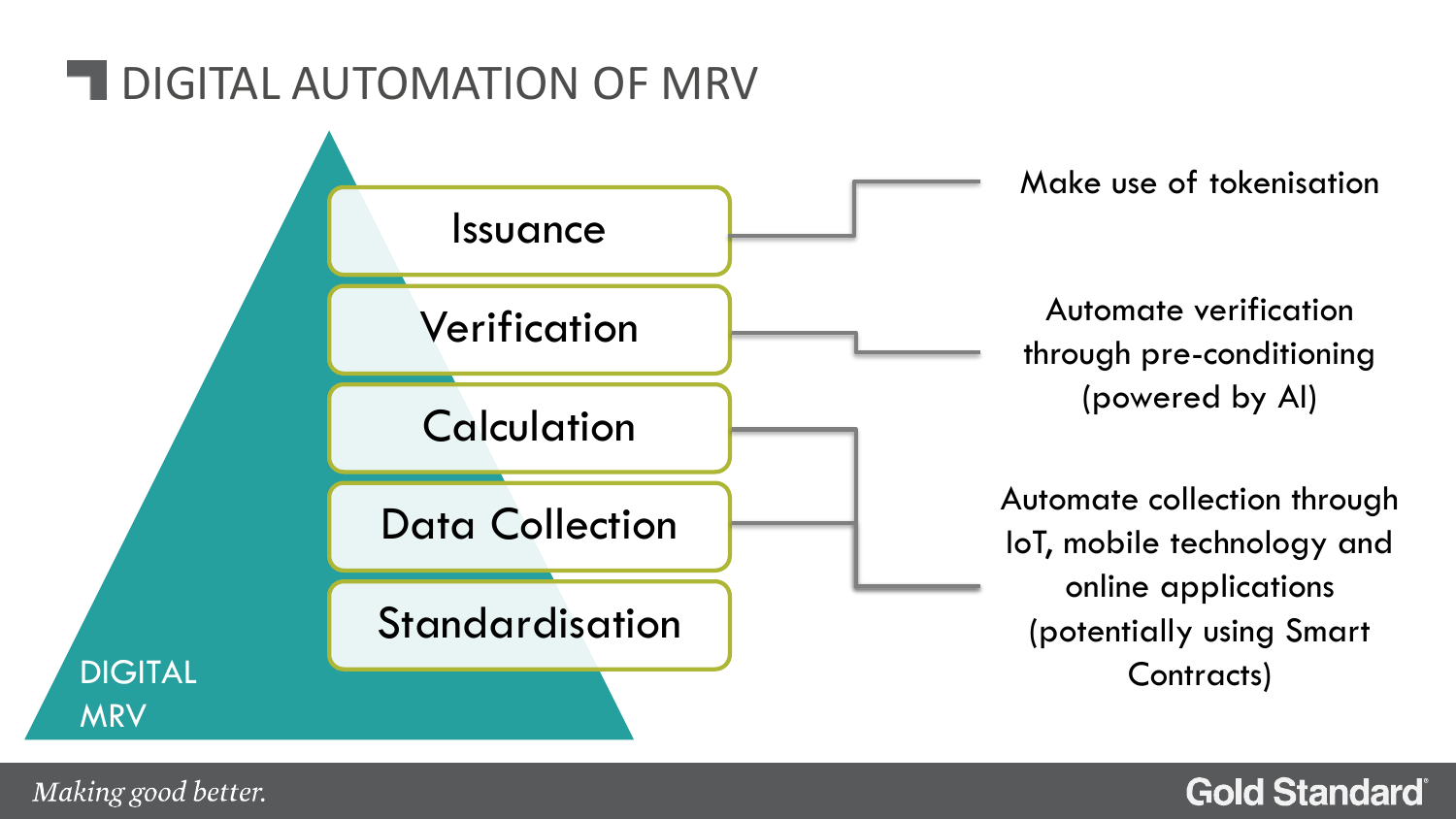

DLT can:

- Safely, securely, accurately hash data from automated collection
- Make it usable in automated calculation apps
- Make data immediately available for verification
- Allow for the possibility of pre-conditioning
- Tokenise issuance and tracking of credits

#### **Gold Standard**

Making good better.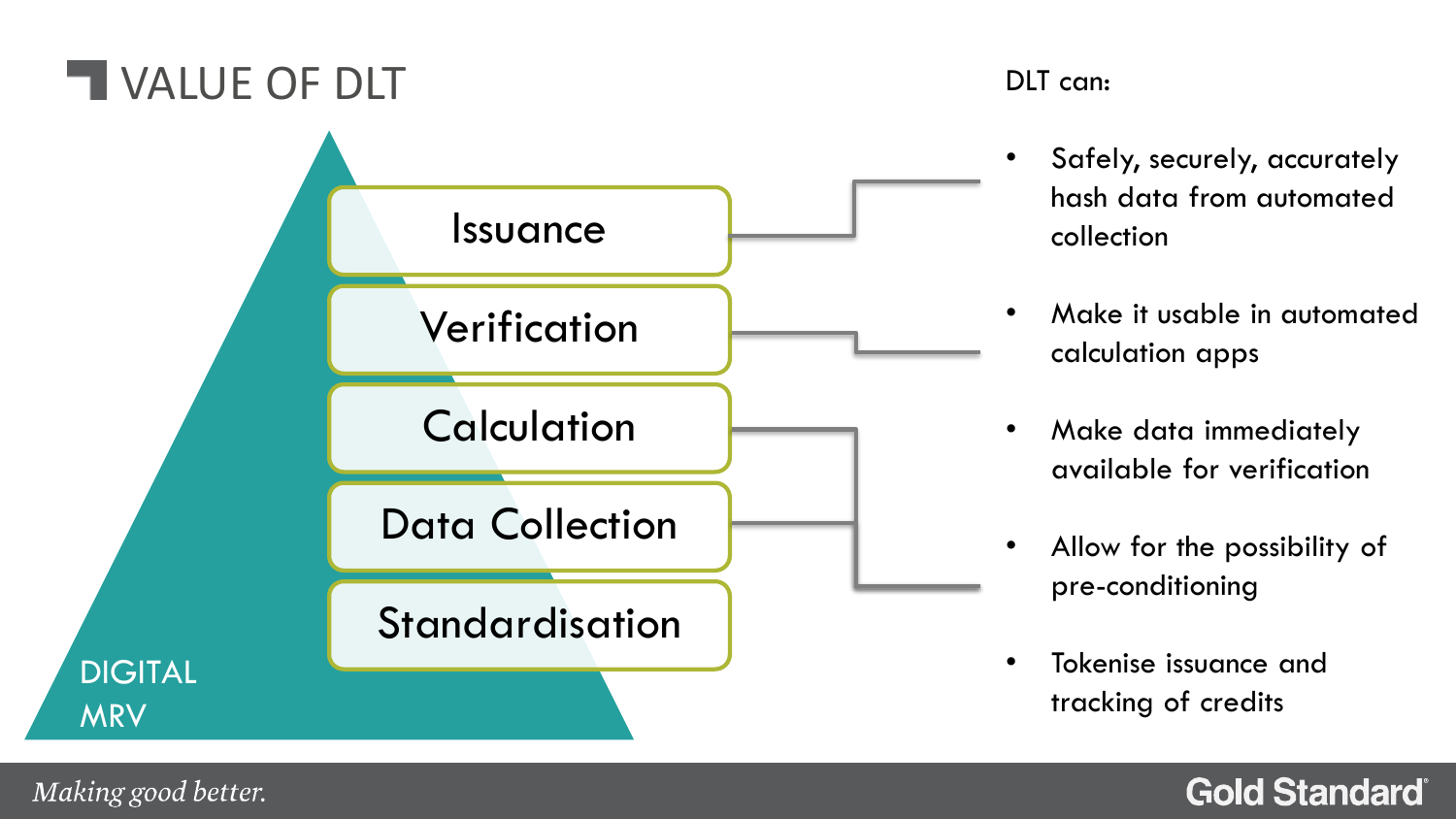### **EXAMPLE – RENEWABLE ENERGY**





- **Who:** South Pole, ixo Foundation and Gold Standard have partnered to develop a blockchain application for carbon credit tokenization
- **E** What: The new blockchain application will be piloted at a solar PV project in Thailand to monitor, report and verify greenhouse gases
- **Why:** To streamline and accelerate the data verification processes for GHG inventory management and carbon credit origination
- **How:** This application protocol has the potential to reduce MRV costs in comparison to current practices and to allow real-time tracking of GHG inventories and issuance of carbon credits

#### **Gold Standard**®

Making good better.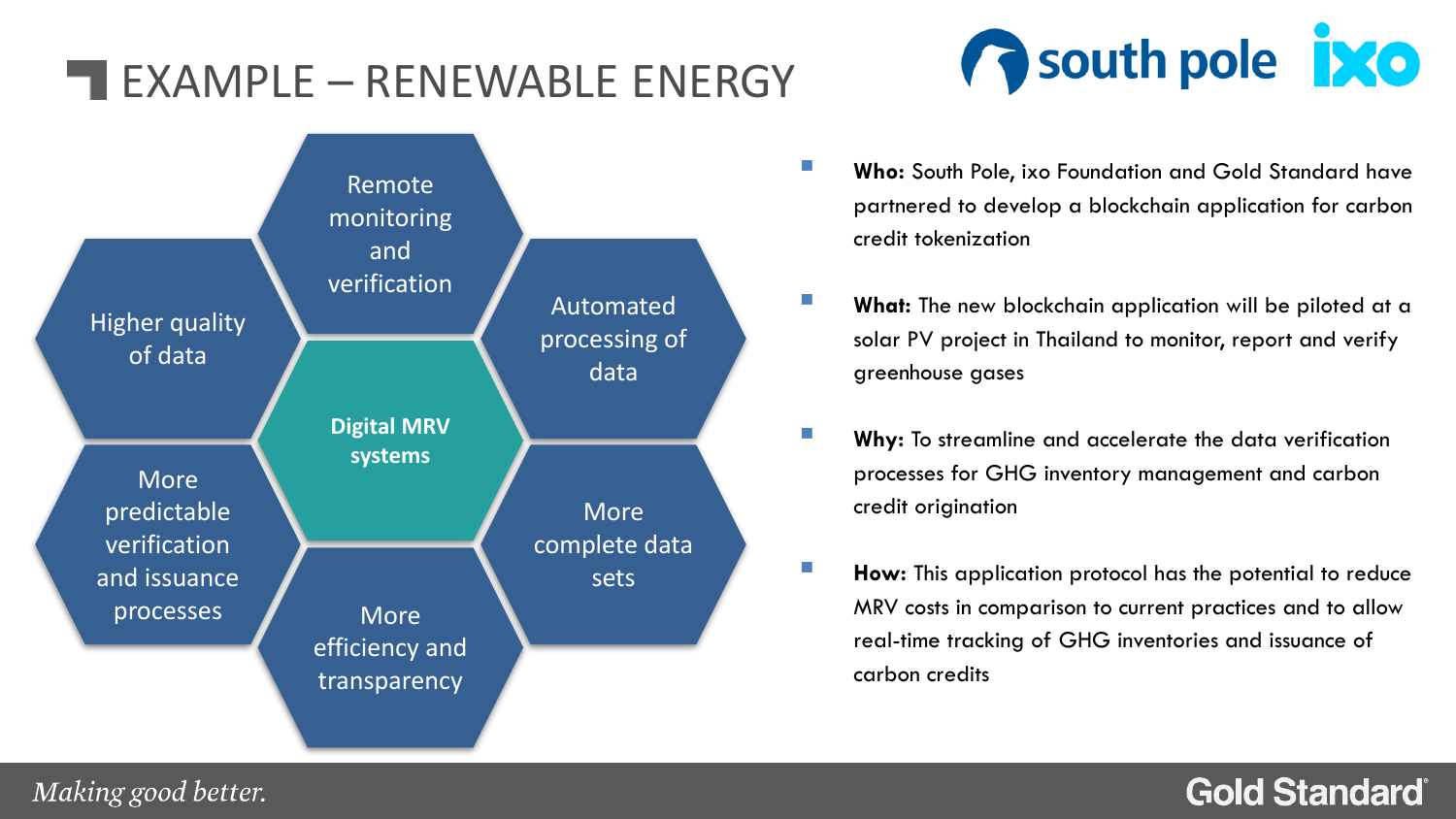### **EXAMPLE – CLEAN COOKING**

Automation of aspects of the MRV process by:

- Implementing use of IoT Stove Usage Monitors
- Capturing data, categorising and time/stove stamping using DLT
- Automating the calculation process through an online application
- Pre-conditioning certain parameters for automatic verification using AI
- Targeting higher risks using AI driven verification
- Automating the review and issuance process
- **Updating the standard/methodology to empower this approach**



#### **Gold Standard**®

#### Making good better.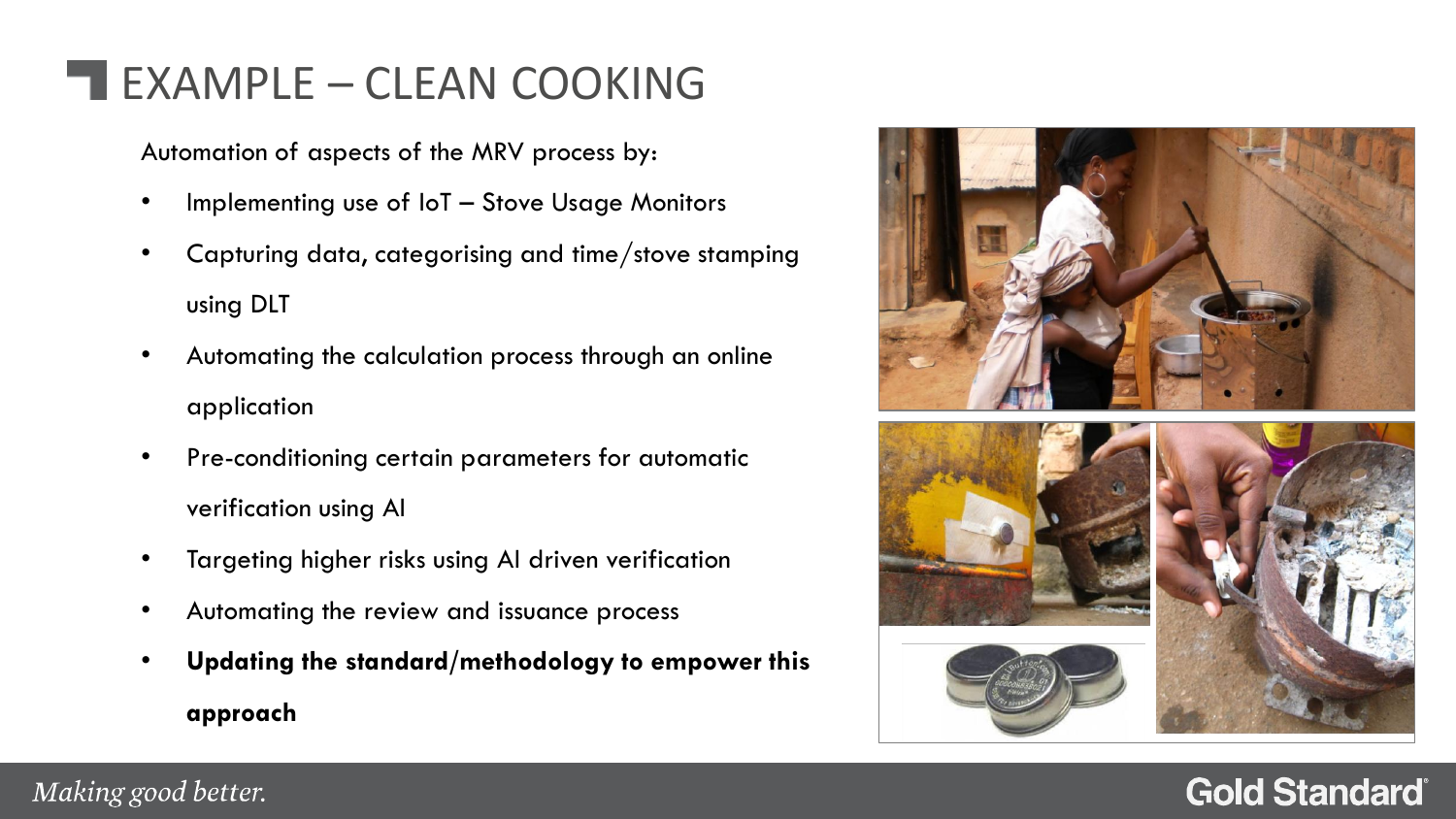### What's next?



to kommerken om tidligeren.<br>S

La servors

**Luciana Francisco** 





District Rates Delta & Context Presidents and

SUST DUCELL